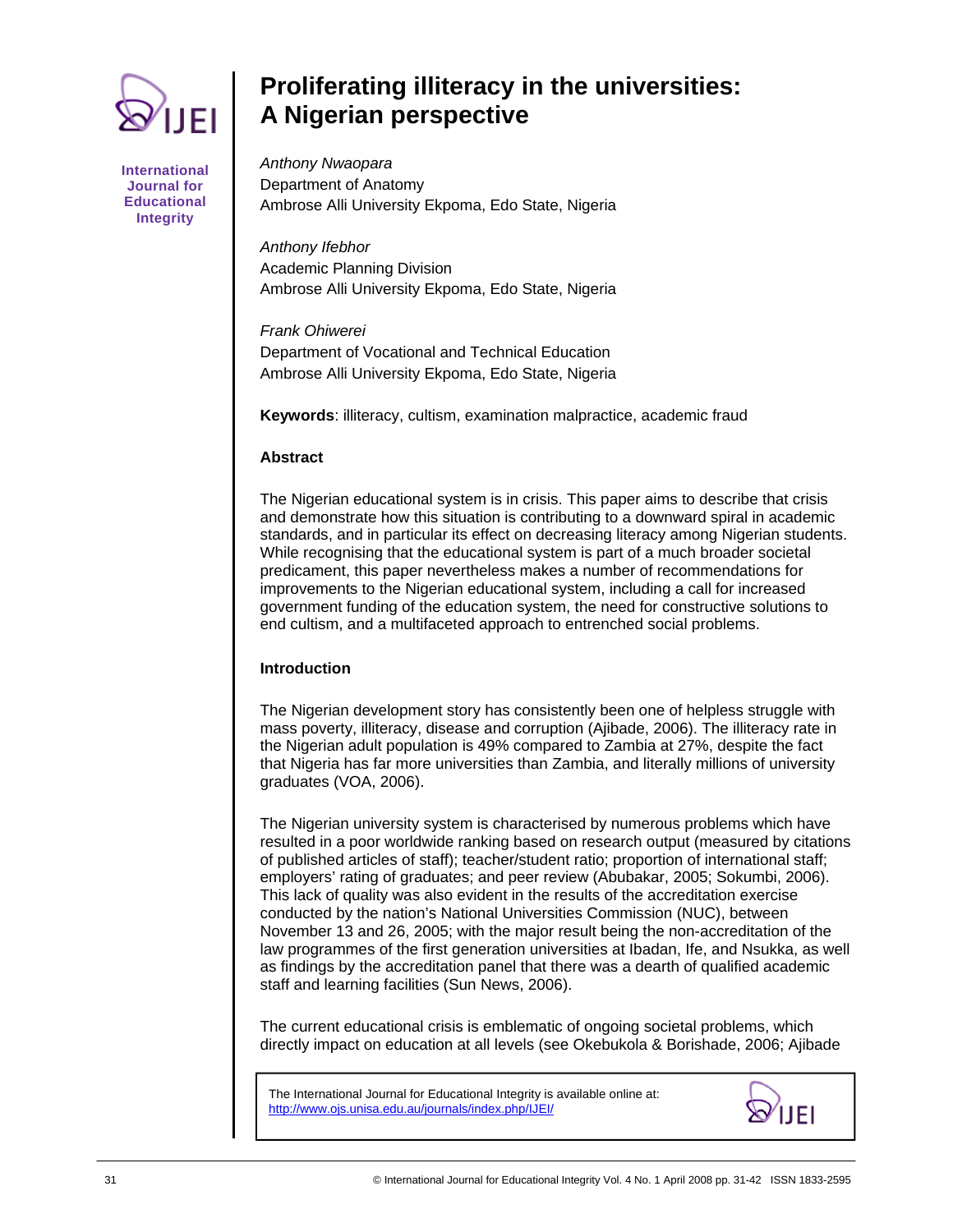2006; Kigotho, 2004; Uzokwe, 2006 among others). Rotimi (2005) explains that major societal changes since the 1960s have included "violent military coups, state sponsored political assassinations, proliferation of ethnic militia, communal clashes and total erosion of family values" (p. 79). In this environment, Kigotho (2004) notes that academic fraud and corruption are endemic.

In 1997, Adejare summarised the factors responsible for the state of the Nigerian university system thus: under-funding, inadequate infrastructure, insufficient lecturers, poor remuneration, inability to recruit qualified staff from home or abroad, and  $\frac{1}{1}$ student-organised gangsterism (cultism<sup>1</sup>). Okebukola and Borishade (2006) made a number of useful recommendations for improving these many and varied problems. These include the necessity of high-level government interest in education reforms; the importance of university autonomy and academic freedom; the need for both the public and private sectors to support higher education; the need for substantial hikes in government funding for higher education; the participation of stakeholders in policymaking for higher education; and the precondition of good government and democracy for the success of the sector. This paper aims to examine the Nigerian university system, by situating our own experience in the literature, and making further recommendations for addressing the current crisis.

## **The state of affairs in the Nigerian university system**

#### *Funding and infrastructure*

Nigerian Universities are known as 'glorified secondary schools' due to poor facilities and infrastructure. Olukoya (2006) describes a typical Nigerian university as having overcrowded classrooms, students sitting on the floor during lectures, and illequipped libraries and laboratories. This has resulted in a so-called 'brain drain' whereby many of Nigeria's brightest university lecturers are leaving to take up positions overseas. The lack of adequate training has also had an inverse effect in that many university graduates are functionally unemployable, which then requires institutions such as banks to go abroad to source qualified and capable personnel (Sokumbi, 2006).

In agreement with Rotimi (2005), Osawe (2006) traces the dwindling standards of education in Nigeria to inadequate funding that began during the 'military days':

Schools were starved of adequate funding, old facilities were not renovated, and teachers became overworked and underpaid… Besides inadequate funding that has led to billions of unpaid gratuities and pensions, we now have poorly equipped libraries, obsolete laboratories, and eight or more students sharing a room meant for four people.

Bollag (2002) identifies funds misappropriation as one of the causes of declining academic standards, the result of the wider corruption practices endemic in Nigeria. Loans received from the World Bank for educational purposes during the 1990s were used to purchase unnecessary, and expensive equipment that could not be properly installed or maintained, or were irrelevant and useless. Such funds would clearly have helped improve the standard of education in Nigeria, had they been well managed.

#### *Examination malpractice*

On the one hand, there is an over-reliance upon examination results (or paper qualifications) in Nigeria, and on the other, there is entrenched systemic corruption, which ensures that most degrees, diplomas or certificates are unreliable indicators of students' potential or achievements (Odetunde, 2006; Ebireri, 2004). According to Olawale (2006), "it is not he [sic] that approaches his [sic] study with zeal that eventually reaps the benefits of hard work but he or she that is willing to bribe, cheat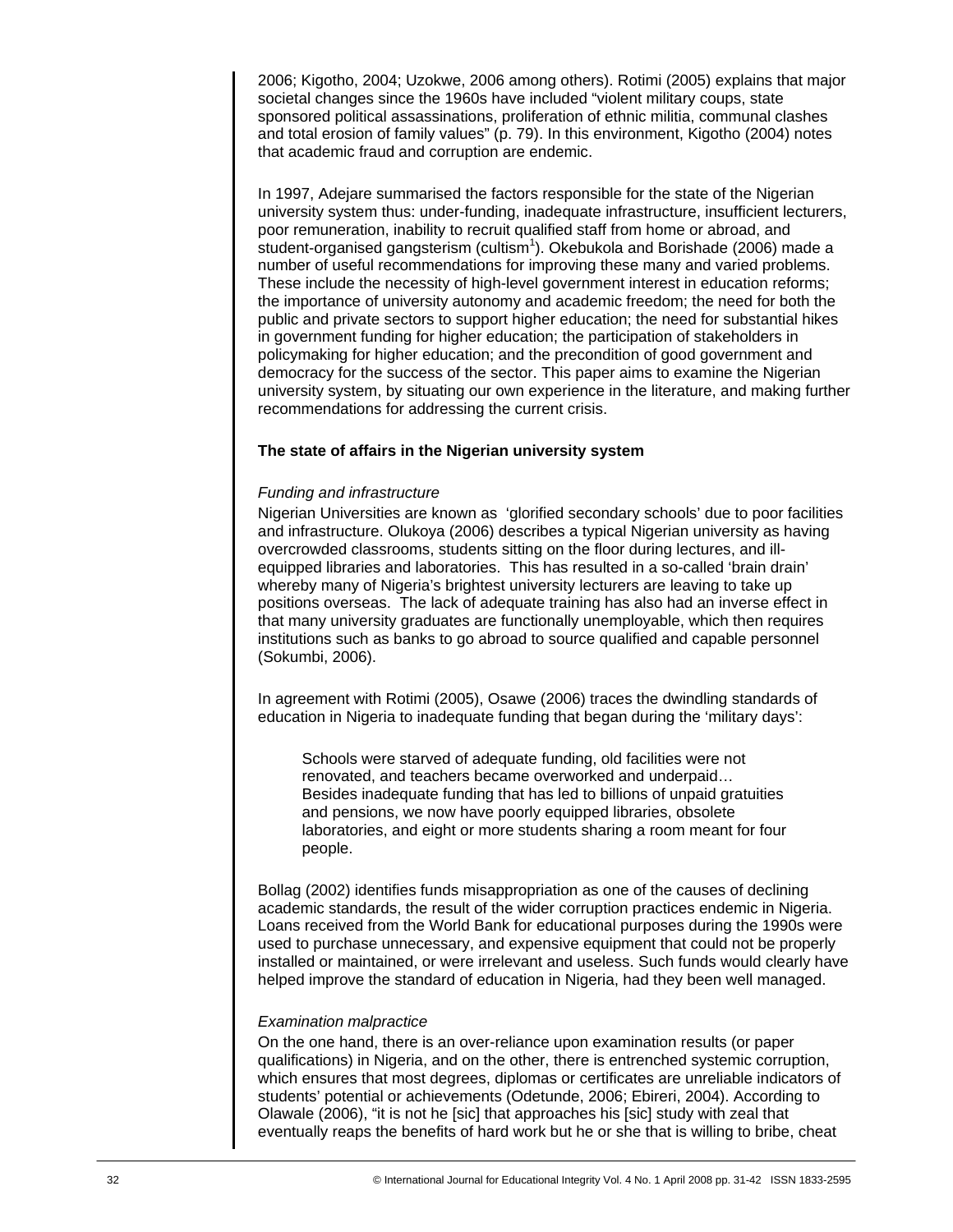or sexually gratify a lecturer." Nwagu (2006) concurs with this view and bemoans the general poor quality of university students in the Nigerian system.

Enaowho (2006) identified examination malpractice as another plague on the Nigerian university system. A study conducted at the University of Benin, Nigeria, to investigate the attitude of university undergraduates toward examination malpractice, found that 51% of students were positively disposed to cheating in examinations, while 49% were not (Alutu & Alutu, 2003). These figures can be compared with the study by McCabe (2005), which demonstrated that 21% of American and Canadian students had engaged in examination misconduct of some form.

The different forms of examination malpractices include: impersonation; copying from other students during an examination; bringing into examination rooms, text books, microchips, organisers and diaries that have relevant examination materials; prepared answers being taken into the examination hall; discussion during examinations; writing of answers on currency notes (especially objective answers); use of coded pencils; exchange of scripts during examination; writing of answers on laps, palms and arms; and assault on examination supervisors and invigilators (Oyebisi, 2006). While it could be argued that these forms of academic misconduct are not unique to Nigeria, what distinguishes them here is the relatively high percentage of students (over half) who regard these practices as normal and acceptable.

#### *Sexual harrassment*

Another problem is the incidence of sexual harassment that has increasingly become noticeable on university campuses in Nigeria. The issue also involves lecturers and non-academic employees of the universities. It is more common however, to hear of lecturers harassing female students sexually (Denga & Denga, 2004). A few known isolated cases of some female lecturers propositioning their male students have been reported (Denga, 1986).

The magnitude of sexual harassment in Nigerian universities was revealed in an interaction between the Nigerian Minister of Education and about 1,000 students, summarised by Houreld (2006) as follows:

Girl after girl spoke up about being pressured for sex by teachers in exchange for better grades…for years, sexual harassment has been rampant in Nigeria's universities, but until recently very little was done about it…most victims are college students such as Chioma, a slim, quiet 22-year-old with a B average, who repeatedly failed political science after refusing her teacher's explicit demands for sex. She said he was a pastor and old enough to be her grandfather…Some lecturers see young girls as fringe benefits…We've had cases where the girls have complained and the heads of their department have called them and said, 'Give him what he wants'…In a recent survey 80% of more than 300 women asked at four universities said sexual harassment was their number one concern.

This situation continues to occur despite the fact that sexual harassment in educational settings and the workplace (formal and informal) in Nigeria and other parts of Africa have in the last two decades received local and international attention and condemnation (ILO, 1992; Oppong, 1995; Mama, 1996).

#### *Cultism*

A number of commentators suggest that students' involvement in cultism on campus has also eroded educational values and goals (see Nwagwu, 2006; Rotimi, 2005; Onoyase, Onoyase & Arubayi, 2008). While it is almost impossible to accurately document the amount of crime resulting from cult activities (Rotimi, 2005), there is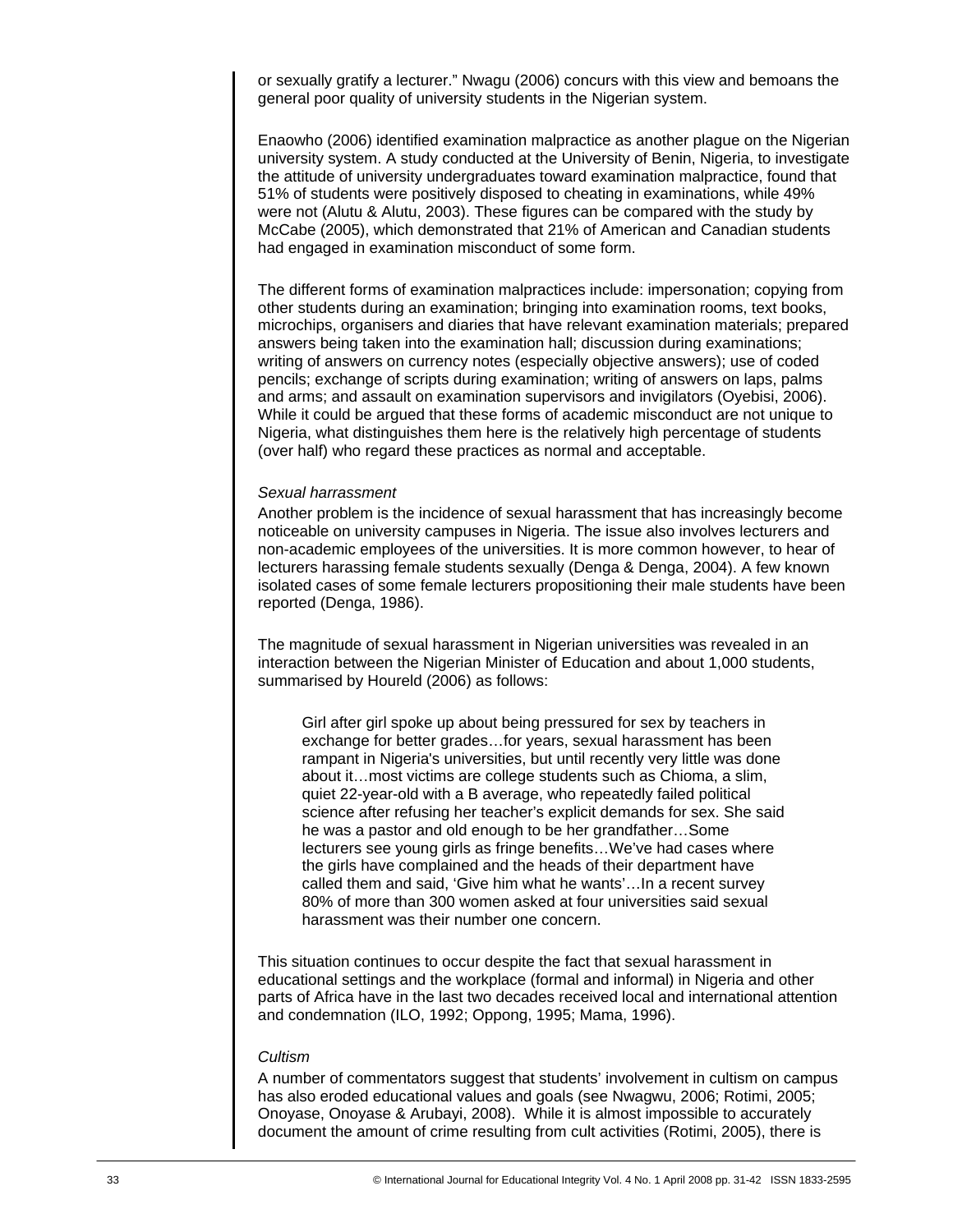anecdotal evidence that cultists engage in a range of violent and destructive acts that have radically altered the learning environment of the university. Onoyase et al., (2008) state that students' participation in cults has had the effect of ensuring that the majority of those on campus live in a state of perpetual fear, because of the common place nature of gang torture, rape, kidnapping and theft. Male cultists engage in rape, violence, murder and kidnapping, and female cultists often operate prostitution rings, and also engage in violence. In addition to acts of violence, cultists openly cheat in examinations and openly threaten their lecturers (Onoyase et al., 2008, p. 200).

According to Rotimi (2005), some factors associated with Nigerian universities have provided a breeding ground for cultism, including: "reduced funding, inadequate recreational facilities, idleness, contempt for intellectual culture and distaste for enlightened debate and easy access to sophisticated weapons" (p. 94).

#### *Social norms*

Odetunde (2006) has been critical of the shift in education (and Nigerian society more broadly) from an emphasis on hard work and excellence to success through political connection. He traces this shift to changed behaviour by all stakeholders, but particularly a lack of leadership in government and a change in parenting practices in Nigeria:

Parents used to be the backbone of the nation. They taught their children right from wrong, and they also taught them the value of hard work. One may ask how parents contributed to the decline in education in all tertiary institutions in Nigeria. While parents were sure that their children did not meet admission requirements, they encouraged purchase of admission but did not follow up their children's performance to ensure a good return on their investment. … The result is a graduating student that passed through schools but did not excel and yet graduated…Government must be blamed for not creating an enabling academic environment through prioritization of funds and the creation of necessary employment to justify the establishment of so many universities…our capable and able parents failed to monitor the progress of their children against morally, socially, academically acceptable standards.

It is apparent that the Nigerian education system is corrupt at almost every level, from administrators to lecturers and students. Okoye (2006) refers to lecturers not following school timetables, conducting other business from their offices, exploiting students both sexually and financially, and being intellectually and academically lazy. The spin-off effect is students who are similarly lazy and corrupt. Students routinely cheat on examinations, pay others to sit exams for them, falsify academic records, and 'pay' for university admission, grades (and even certifications) with gifts, money or sexual favours (Kigotho, 2004). An example of the extent of the deterioration of the Nigerian university system was the revocation of the degrees of 7,254 graduates, in a crackdown on academic fraud at the University of Port Harcourt, southeastern Nigeria.

Uzokwe (2006) makes clear, however, that the corruption in the education system is emblematic of the broader corruption, which characterises Nigerian society<sup>2</sup>. As Uzokwe comments: "it is a shame that one cannot get anything meaningful in Nigeria without bribing someone. Careful observations show that those Nigerians that have perfected the act of bribery and corruption seem to be getting well ahead of the others that have shunned it". Uzokwe (2006) concludes that the logical result of such endemic corruption is "university graduates that are functional illiterates".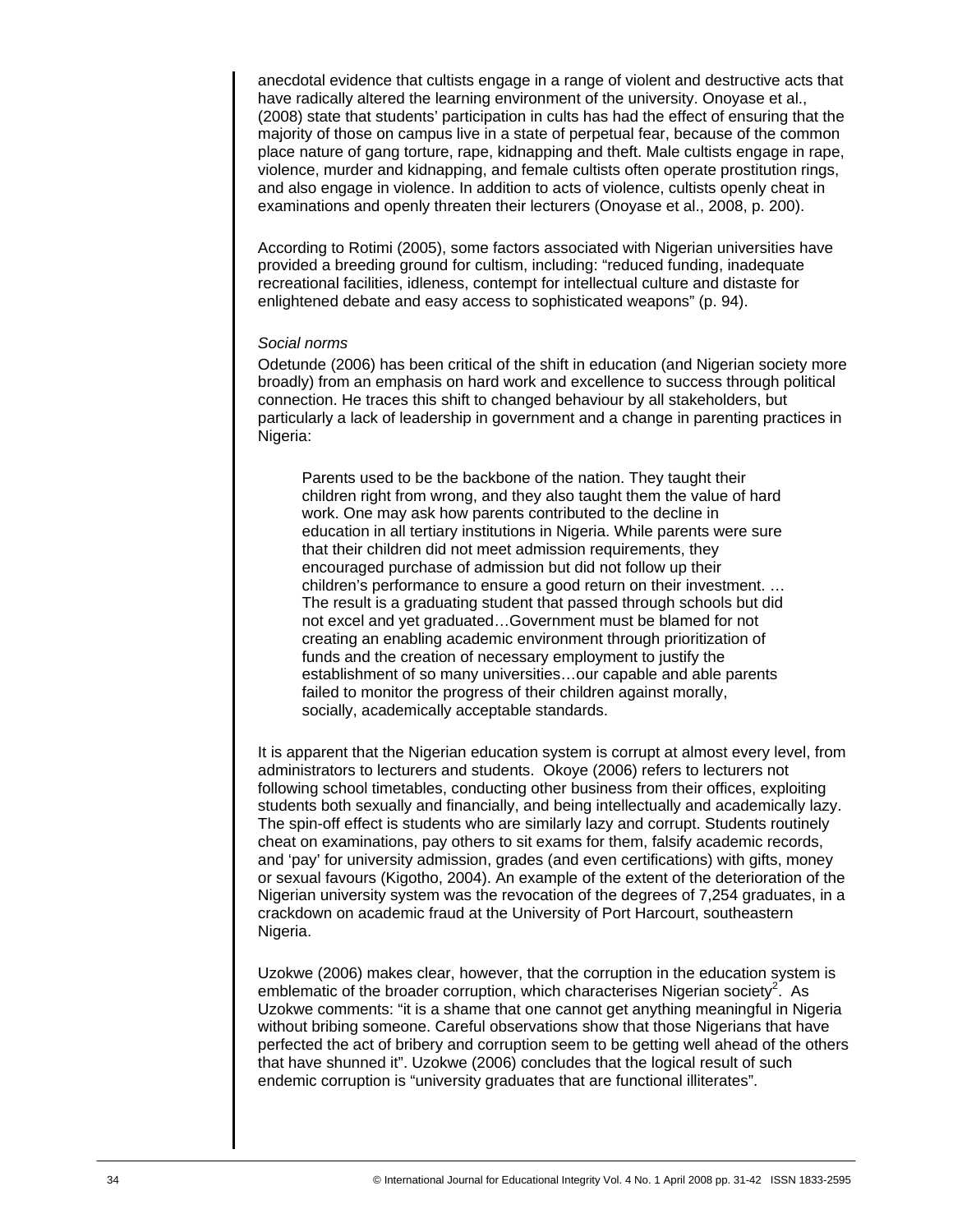## **Our experience in the Nigerian education system**

Based on our own experience in the Nigerian education system, it is clear, as alluded to by Uzokwe (2006), Okoye (2006) and Olawale (2006), that there is a growing awareness that academic success no longer depends on how hard working you are, but on how much money you are willing to give or receive. Sometimes, some of us had to contend with the embarrassments occasioned by the negative exploits of some university students and staff when the media, the churches, mosques, and other public gatherings, highlight them.

As much as it is true that our university system is in ruins, we must acknowledge here that there are some university staff, students and parents who abhor the decay in the system and wish to contribute their quota in setting things right. In fact, to facilitate the accreditation process of some the departments in our university, parents gathered and agreed to contribute money annually towards the provision of necessary teaching and learning facilities. This was occasioned by the government's indifference to the plight of students admitted into unaccredited programmes in the university.

In 2001, the democratically elected government attempted to retrench most of us, the academic staff, for questioning the rationale behind the government's indifference towards funding the state owned university. For this, our chapter of the Academic Staff Union of Universities (ASUU) was seen as a tool in the hands of the opposition party. The truth however, is that ASUU was mounting pressure on the government to address the issues of under-funding, infrastructural decay and understaffing but the government resisted it in a tyrannical manner. As a result, ASUU engaged the government in a ten long months labour conflict to address the problems facing the university. These problems are traceable to the effects of a 'self-sustenance policy' by the previous administration. The policy required that all government institutions including the university, should as a matter of compulsion, generate their own funds from which all its financial obligations including salaries would be met. This policy had several negative effects on the universities amongst which were population explosion, different dimensions of academic and certificate fraud, 'brain drain, infrastructural decay, insecurity and cultism.

As reported by Nwagwu (2006), Olawale (2006) and Odetunde (2006), some students in our university actually spend most of their academic years outside the walls of the university, doing unrelated activities to enable them to pay for unmerited examination scores and grades. We are also aware that such students are seen on campus only during examination periods while some that have intermediaries, are never on campus as long as they are willing to send the required amount of money. It is disheartening to acknowledge also that the actions of both the academic and nonacademic staff in our university, do not encourage academic excellence and proficiency because even the diligent students are forced to engage in corrupt behaviour, since the obviously lazy and unmotivated students that are never in class or in practical sessions, pass their examinations with good grades ahead of the seemingly conscientious ones.

In fact, refusing to 'play games' with such poor students by those of us that are intolerant to academic fraud, makes them desperate, especially after making several futile efforts to cajole the course lecturer. Most times, they resort to violent tactics such as the delivery of parcels containing bullets into the offices of those of us who have been labelled 'uncompromising'. These parcels are often accompanied by various inscriptions like "if you love your life and family, allow us to graduate" or "we shall send these bullets into your brain if we fail your course(s) again" or "these bullets are for your wife and first son if you keep on failing us". These tactics are intended to intimidate us as we insist that they must attend classes and practical sessions (if applicable), before they could be allowed to sit for examinations and even when they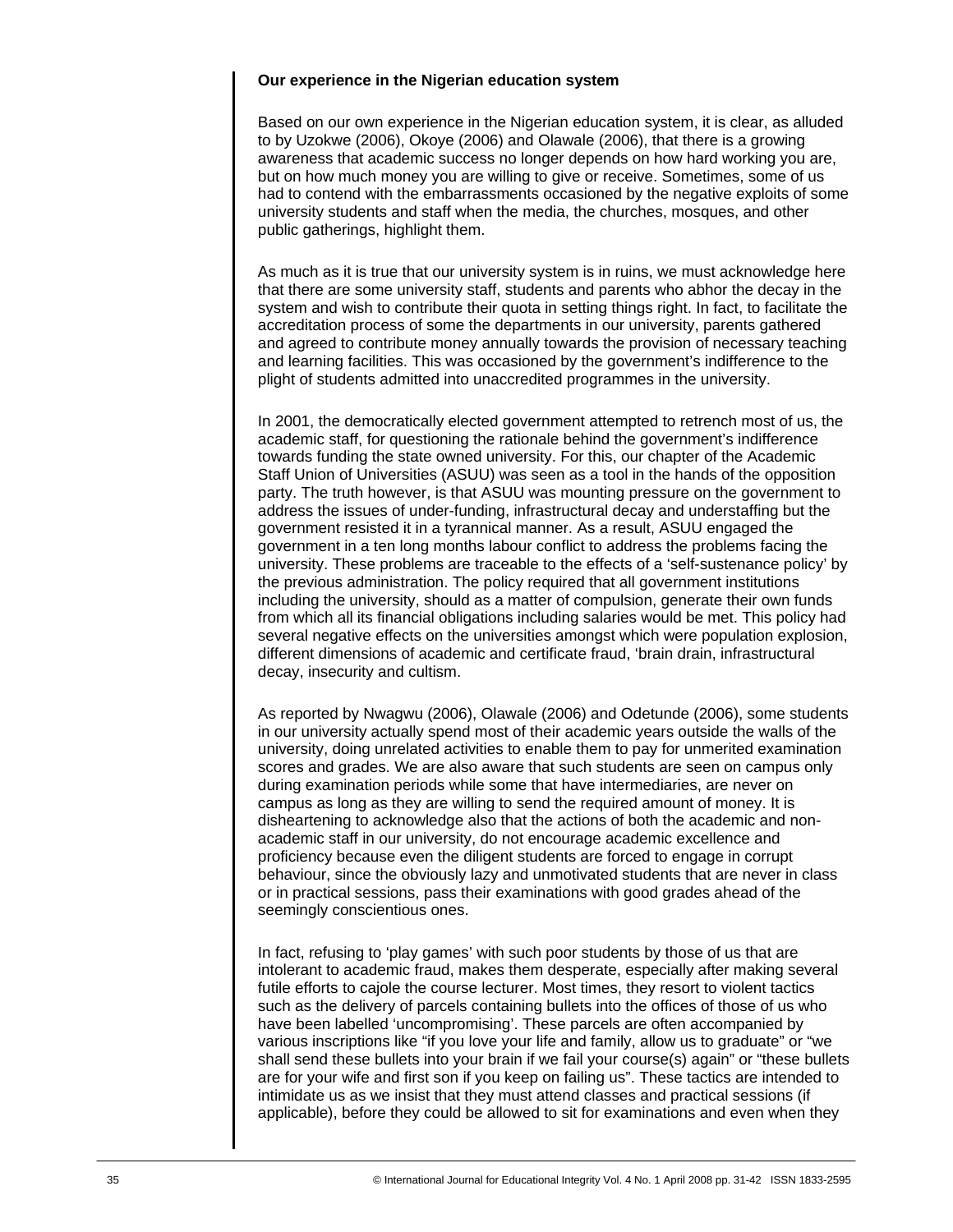do, passing will depend strictly on academic performance. These violent operations often times are the handiwork of cult members.

Ironically however, instead of an outright condemnation of such a development, some colleagues plead that a pass grade be given to such students even if it is done to prevent a violent attack on one's family. This is so because the security of life and property on campuses has over the years been compromised. Of course, by heeding this plea, which often occurs for fear of death, an academically unqualified student is allowed to graduate after having probably benefited from such academic 'amnesty' through the same means.

Again, there have been circumstances whereby final year undergraduate students who are expected to undertake a research project in partial fulfillment for the award of a degree, choose to go to another school to copy another student's research project under the watchful eyes of a supervising lecturer that has received an agreed sum of money. In this case, when would the student learn how to conduct research and come out with findings and recommendations, which is a basic achievement in the university? When would the student learn the skills for independent study that is expected to be adapted for masters and doctoral degree programmes?

Insisting that such final year students must conduct a well-supervised research project, has not earned us peace on campus as well. Some of us have been dubbed 'too hard', 'too righteous' or ' too meticulous'. It has also attracted several threat letters that were neatly tucked into our offices. Such final year students do all in their fraudulent power, to achieve a change of supervisor even in the middle of the project. Often they successfully effect the change, which unfortunately and regrettably, is a reward for financial or sexual gratification to those in charge of allocating students to academic supervisors. Once more, by this action, an academically unqualified student is fraudulently allowed to graduate.

In our university system also, we are aware that male lecturers sexually harass female students and are particularly interested in how many of them they could take to bed at the expense of their basic academic responsibilities. They tag a female student 'stubborn' if she resists their advances and this attracts result seizure or outright examination failure, irrespective of her academic standing. This is similar to the reports by Houreld (2006), Olawale (2006), Okoye (2006) and Denga and Denga (2004). It is however unfortunate that some senior members of staff to whom the matter is reported but do not take the necessary action, are often also involved. Adedokun (2005) described the complexity of sexual harassment on Nigerian campuses as follows:

Sexual harassment and violations on…campus take six main forms: male lecturers to female students (by far the commonest), male students to female students, male lecturers to female non-academic staff, male non-academic staff to female students, male lecturers (usually senior) to female academic staff and male non-academic staff to female non-academic staff.

Having served as an examination officer and student's academic adviser in the university, we further confirm that sexual harassment exists in our institution. There are first hand instances whereby cases of sexual harassment involving a male staff and female students were carefully managed without confronting the male staff in question. This we did by assisting the female students to psychologically discourage their male opponent from further sexual advances using the powers of words and friendly dialogue. We understood that managing such cases without confronting the male staff member, safeguards the female student from further victimisation as it would seem to their male opponents that the female student is 'blackmailing' them.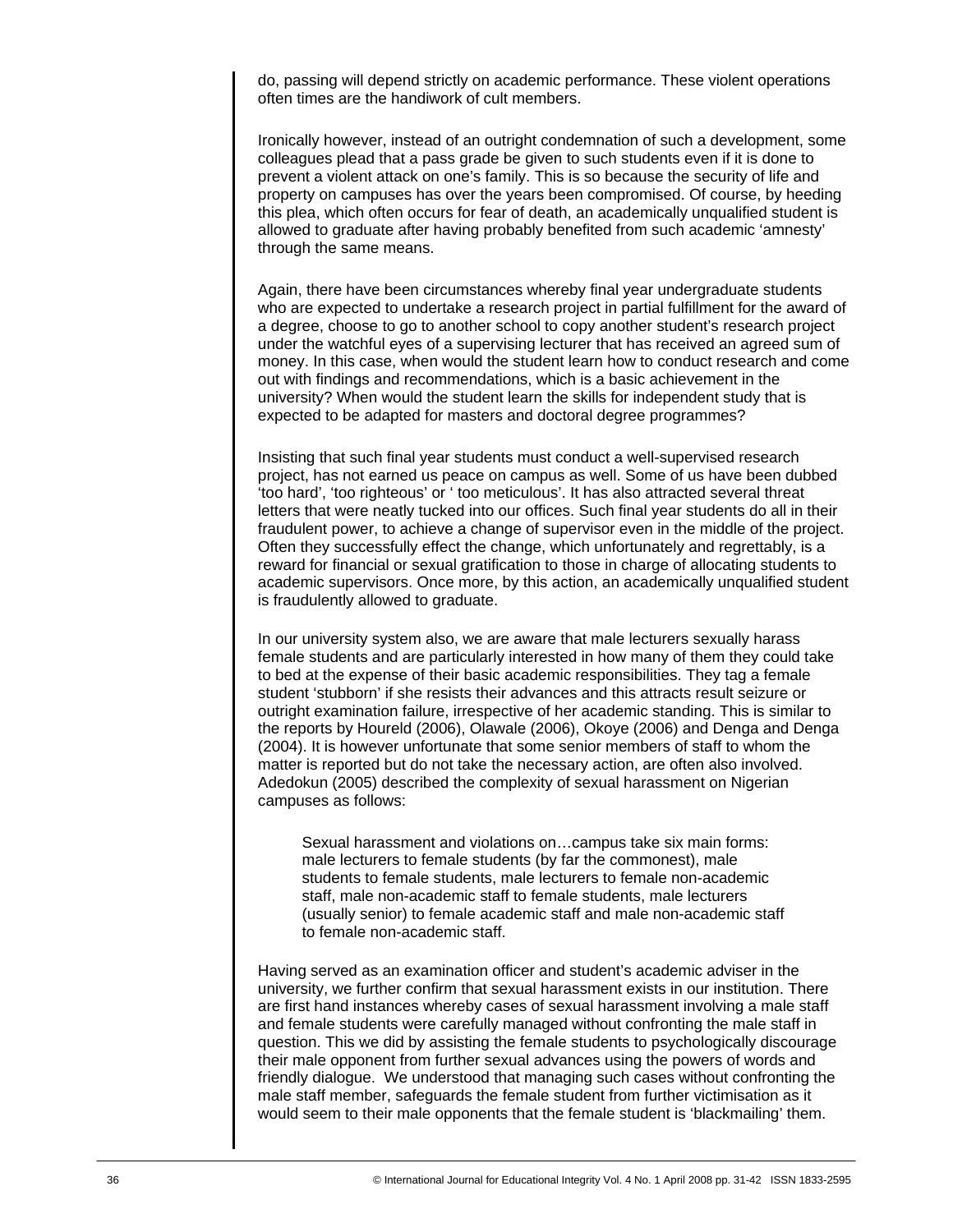Sometimes however, we become helpless ourselves, particularly in cases that involve highly placed members of staff.

We wish also to state here that from our observation, cases of sexual harassment are rampant among students who are under pressure to get their transfer forms, industrial training forms or final year clearance forms signed because these forms enjoy a 'compulsory' status. Others faced with incessant cases of sexual harassment are those that are under pressure to meet the requirements for proceeding to the next academic level. For instance, the medicine and surgery undergraduate students in our university, unlike students of other departments, need a pass grade in all their first year core courses and can not afford a failure grade in one core course as that would amount to a repeat of one academic session. Another failure grade for that same course in the repeat session, amounts to a withdrawal. This mounts pressure on them and in turn makes them all desperate to pass. Some staff members, who are aware of how the regulation is applied, unfortunately capitalise on this to intimidate and harass the female students for sexual gratification. Hence, the increasing call by some of us in the medical faculty that there is a need for a second look at the academic regulations to bring about a form of relaxation in such regulations, which of course, should not significantly affect the established academic goals.

From our observation, two factors that have an influence on examination malpractice in our university system are the disregard for professional ethics and the lack of value attributed to integrity by most university staff. We have observed that even when our university students are not inclined towards academic fraud, they are intimidated to oblige by those who would have been teaching them the gains of academic integrity. There are instances when students were aware of the unethical conduct of some senior members of staff in our university and this strips such a staff member of the moral power to preach academic discipline, integrity and success through hard work.

As this issue compounds the problems of examination malpractice, we agree with the separate opinions by Adejare (1997), VOA (2006), Ajibade (2006), Online Nigeria (2007), and Saint, Hartnet, and Strassner (2003) that examination malpractice has become the greatest threat to the eradication of illiteracy in a nation with a comparatively high level of adult illiteracy. This is despite the huge resources that are available to Nigeria and the large number of private and government owned educational institutions, be it nursery, primary, secondary, teacher training institutes, colleges of education, seminaries, colleges of education and agriculture, polytechnics and universities. We believe that the different dimensions that examination malpractice or academic fraud have assumed, particularly in our higher institutions, have entrenched an academic culture that encourages the education of students on how to remain 'functional illiterates' while pretending to be literate. It is this that has earned Nigerian students the tag 'half-baked graduates' (Uzokwe, 2006).

These generations of 'pretenders' are now becoming educators and education managers themselves as a result of corrupt practices at every level of society. This is one of the reasons for the increasing number of unqualified teaching staff, while the nation struggles with 'brain drain'. The question is: what would a 'functional illiterate' from the university transfer to the next generation, knowing quite well that even the half-baked knowledge transfer would not be reliable? The consequence is a gradual proliferation of incomplete and defective knowledge, with a flow-on effect to professions such as medicine, engineering, architecture, nursing, pharmacy, dentistry, law, and accountancy, to mention just a few. Furthermore, Ebireri (2004) maintains that examination fraud has even more important ramifications in education:

…considering the fact that if a medical doctor makes a mistake, the patient dies, if an engineer makes a mistake, the bridge collapses; but if a teacher makes a mistake, it affects the unborn generation…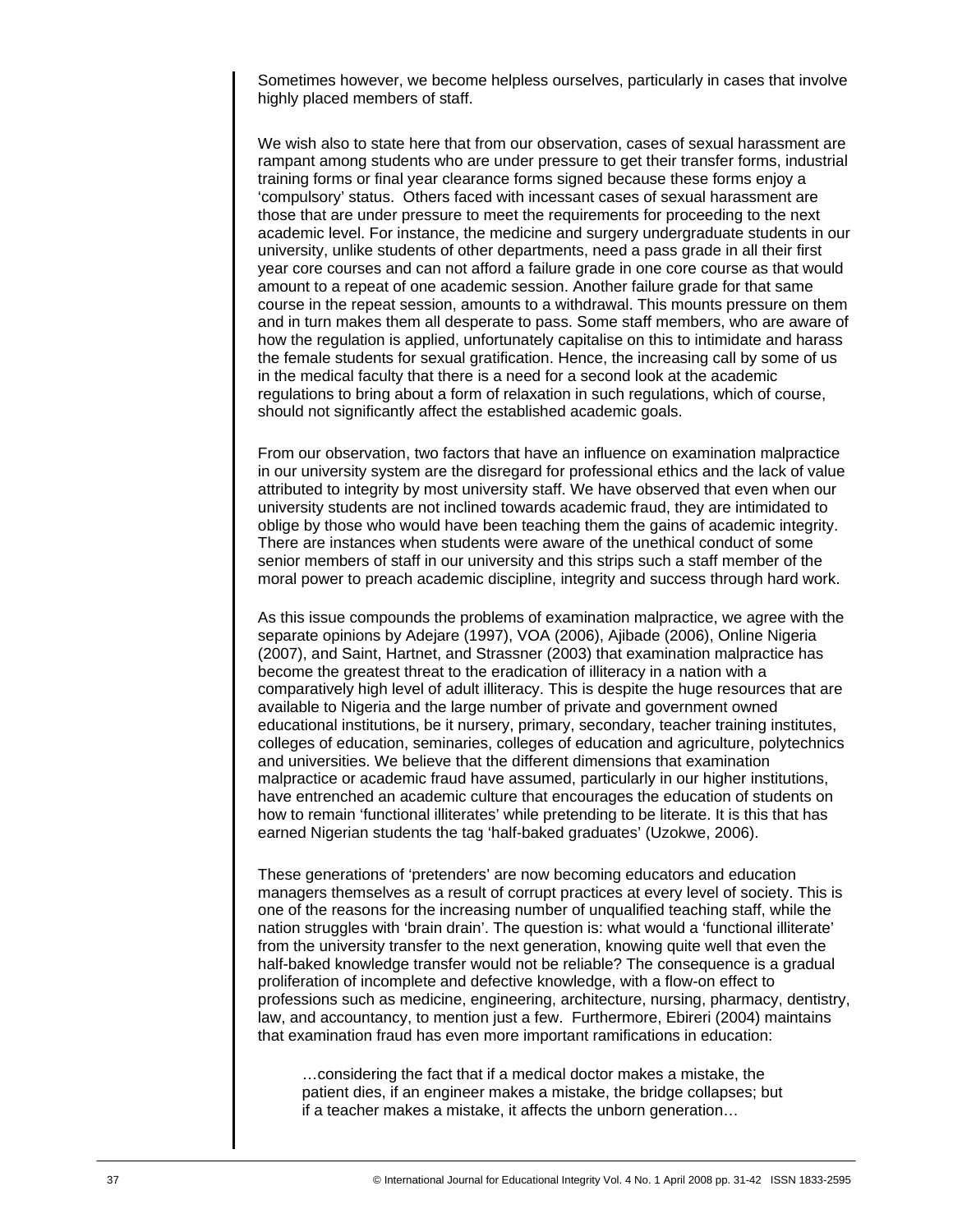therefore, [there is a] need to ensure that the teachers who are on professional training …do not engage in examination malpractice...

Dike (2005) therefore insists that the first step towards improving the education system in Nigeria is to 'educate the educators', because of teachers' central role in the economic, social and political landscape of the country. In fact Olajuwon (2008) has recommended 'transformative education' as a solution to the numerous problems facing the system. This proposed system entails refocusing and re-energising the educational system to bring about quality research, governance and administration and above all, aligning it with individuals' needs, aspirations and goals towards a better society.

#### **Our recommendations**

Despite the challenges highlighted in this paper, we believe that sincere efforts on the part of the stakeholders, including the government, university authorities, parents and the students themselves, will significantly enhance the integrity of our university degrees. Hence, we make these recommendations.

#### *1. Increase government funding*

We recommend that the government should take proactive measures towards enhancing the budgetary allocation to the education sector. The recommendation by Okebukola and Borishade (2006) that public and private sectors should join hands in supporting higher education is as well advocated.

We acknowledge that ASUU Nigeria has persistently challenged the government of the day regarding its responsibilities towards the funding of education in Nigeria. In most cases, labour conflicts (Nwagwu, 1997), closure of universities for long periods and the distortions in the academic calendars, are the consequences. We agree with ASUU that the federal government should take the blame for the decadence in the Nigerian school system (ASUU, 2001; Bassey, 2001) and as Akinkugbe (2001) asserts: "there seems…no turn around unless funding is addressed positively and aggressively". Increased funding would also ensure adequate remuneration for teachers, improved learning environments and increased occupational satisfaction. This would have the added benefit of reducing the need for lecturers to 'commercialise' their intellectual efforts, and thereby give them more time to devote to the core business of teaching students on campus.

In terms of funding therefore, we recommend that the present government should give priority to the education sector in order to compensate for decades of under-funding. The government should also institute an effective anti-corruption measure that would check funds misappropriation in the universities as this is another facet of the underfunding dilemma (Bollag, 2002).

## *2. Provide constructive solutions to cultism*

Appreciating the fact that our collective psyche has been assaulted by the tragic wave of secret cults on school campuses (Ayu 1994 cited in Smah 2001), some, in an attempt to proffer solutions to the cultism dilemma, have suggested that suspected cultists should be arrested, tried and when found guilty, should be jailed or hanged depending upon the magnitude of the offence (Ede, 1995 and Ige, 2000 as cited in Onoyase et al., 2008).

On the contrary however, Osemeikhian (1998) and Sowore (1998 as cited in Onoyase et al., 2008), maintain that the use of force to curb cult activities might not yield any positive result since members of these secret cults are already used to violence. In support of this stand, Onah (1999 as cited in Onoyase et al., 2008) states: "cultists should be handled with care and not through the use of force". Indeed, we are of the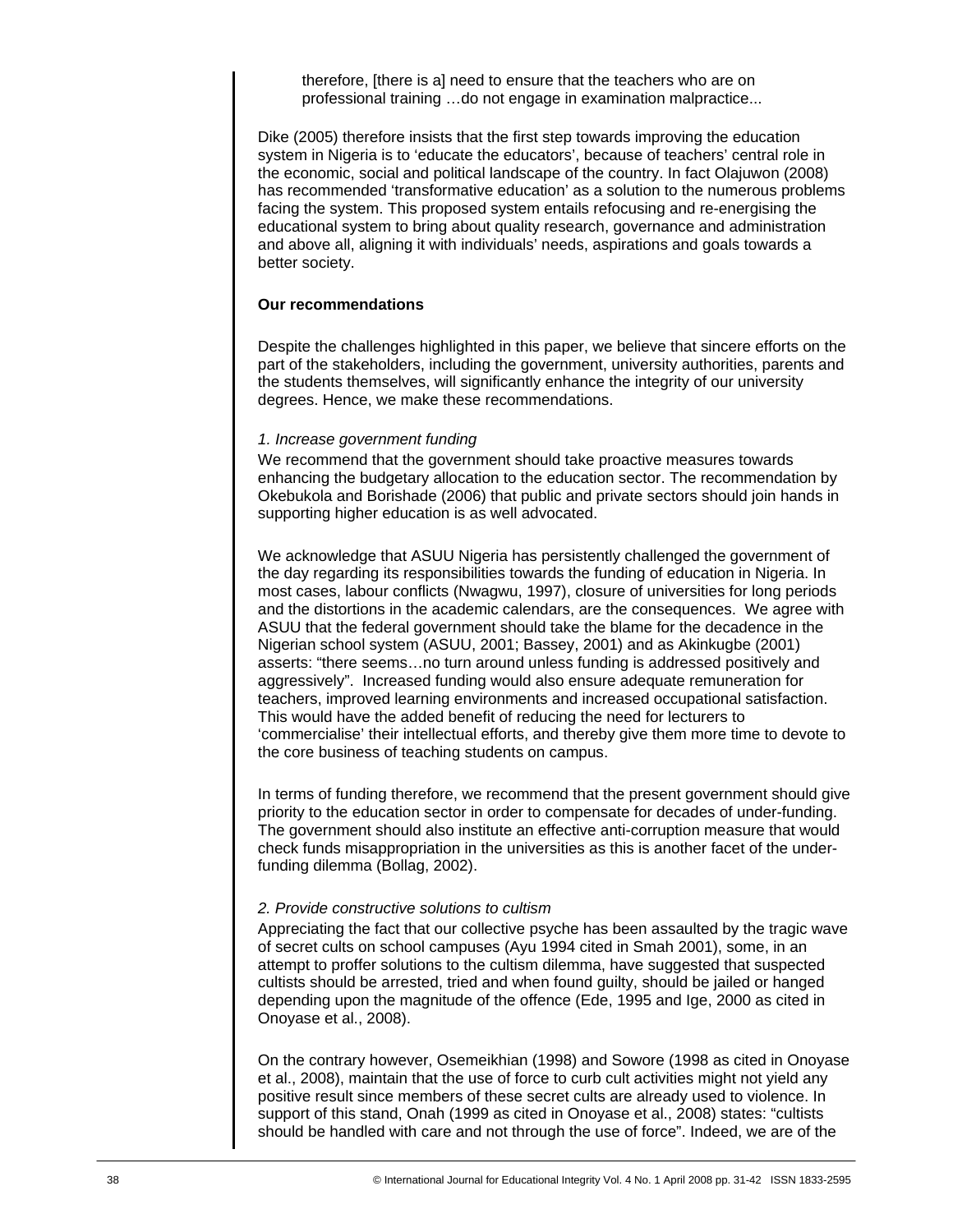opinion that solving violence related problems like cultism, with other forms of violence, breeds more violence. Experience has shown that some of our colleagues, who have openly challenged the activities of cult groups, eventually became perceived enemies and targets of violent attacks.

In view of the need to achieve maximum results, we recommend that universities should adopt the cultism management techniques that were identified by Onoyase et al. (2008). These techniques include coercion, persuasion, public awareness campaigns, public renunciation and school disciplinary measures.

#### *3. Establish a multifaceted approach to entrenched social problems*

On the issues of examination malpractice, sexual harassment and the disregard for social norms and values, we recommend that a multifaceted approach be adopted, since the probable factors which might be responsible, are common to each of them. Of course, these negative trends have been linked with the endemic corruption in our society, gross under-funding, inadequate teaching and learning facilities, indiscipline among staff and students, unethical conduct of lecturers, parental indiscipline, cultism and population explosion (see Ebireri, 2004; Okoye, 2006; Uzokwe, 2006; Nwagwu, 2006; Odetunde, 2006; Olawale, 2006; Houreld, 2006). It is our opinion therefore, that for these negative trends to be eradicated, the causative factors must be addressed simultaneously and this demands the combined efforts of the stakeholders.

Of greater interest however, is the role of the lecturers, the university authorities, and parents. As we urge the public and private sectors to fund education adequately, we also recommend that the lecturers should be made to uphold the ethics of their profession at all times. The university authorities should be alive to their responsibilities. Parents should be more responsible as to be able to teach their children the honest ways to success. They should also enlighten them on the benefits of hard work and integrity.

It is our belief that these recommendations, if implemented, will not only checkmate the negative trends, but will help in improving the standard of academic activity on our campuses as well as the integrity of the degrees awarded.

## **Conclusion**

The Nigerian education system graduates thousands of graduates yearly, while simultaneously de-emphasising academic excellence and proficiency. This paper has identified some of the key problems which have contributed to this situation, and made a number of recommendations to address ongoing problems. These recommendations have included a call for increased government funding for the education sector coupled with an anti-corruption measure to ensure against funds misappropriation, constructive approaches to end cultism and a multifaceted approach to dealing with entrenched social problems. Without urgent action by all stakeholders, the Nigerian education system risks multiplying the number of citizens with insufficient education, which is equivalent to no education at all. Put simply, the current system of education in Nigeria is guilty of proliferating illiteracy.

## **Endnotes**

<sup>1</sup>The origins of cultism in Nigeria can be traced to the Prates Confraternity founded in 1953 which was non-violent, and had parallels with the sororities and fraternities common to many American university campuses (see Rotimi 2005). The confraternity has changed since the 1960s so that it is now characterised by "physical torture as a means of initiating new members, maiming and killing rival cult members and elimination of real and imagined enemies" (Rotimi, 2005, p. 79).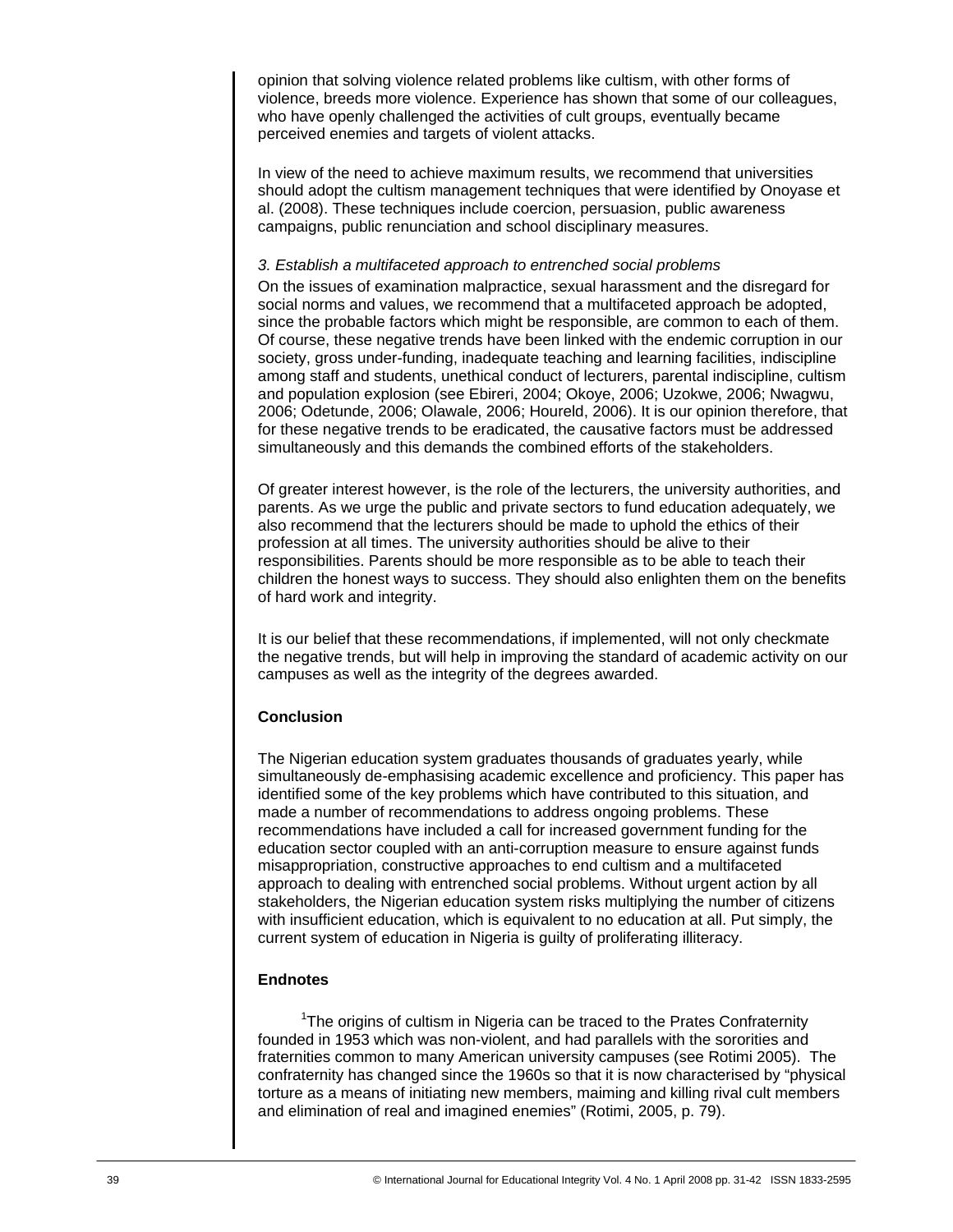$2$ According to Transparency International, Nigeria is perceived to be one of the most corrupt countries in the world (147 out of 179 countries surveyed).

## **Author Biographies**

Anthony Obioma Nwaopara holds a Master of Science Degree (M.Sc.) and a Bachelor of Science degree (B.Sc.) in Human Anatomy. He is an academic in the department of Human Anatomy, Ambrose Alli University, Ekpoma, Edo State, Nigeria.

Anthony Odion Ifebhor holds a Master of Education degree (M.Ed.), Bachelor of Education degree (B. Ed), National Certificate of Education (NCE) and a Teacher Training Certificate (TC II). He is a staff member in the academic planning division of Ambrose Alli University, Ekpoma, Edo State Nigeria.

Frank Ohiole Ohiwerei holds a Master of Education degree (M.Ed.), Bachelor of Education degree (B. Ed), and a National Certificate of Education (NCE). He is an academic in the department of Vocational and Technical Education, Ambrose Alli University, Ekpoma, Edo State, Nigeria.

## **References**

- Abubakar, M. (2005). African varsities missing in world ranking. Retrieved January 27, 2007, from http://www.odili.net/news/source/2005/nov/15/48.html.
- Adedokun, O. A. (2005). Sexual harassment in Nigerian educational settings: Preliminary notes from a qualitative assessment of Lagos state University, Ojo, Lagos, Nigeria. *Sexuality in Africa Magazine*, *2*(4). Retrieved December 10, 2006, from http://www.arsrc.org/downloads/sia/dec05/researchnote.pdf
- Adejare, O. (1997). Cancel Jamb's UME Exam. Retrieved January 28, 2007, from http://groups.google.co.uk/group/soc.culture.nigeria/browse\_thread/thread/ c6729592db2ab252/2f02b99fe10e0b5f? ink=st&q=soc.+culture.+nigeria+on+cancel+jamb+ume+examination+&mum=1

&hI=en#2f02b99fe10e0b5f

- Ajibade, I. M. (2006). The challenge of democratic consolidation in Nigeria: A case for strengthening the media. Retrieved December 13, 2006, from www.africaninitiative.org.
- Akinkugbe, O. O (2001). The piper, the tune, and university autonomy. *The Nigerian Social Scientist, 4*(1), 2-6.
- Alutu, O. E., & Alutu, A. N. G (2003). Examination malpractice among undergraduates at a Nigerian university: Implications for academic advising guidance and counseling. *Guidance and Counseling*, *18*(4), 149-152.
- ASUU (2001, January 15). Press Statement on the "Budget 2001 by the Calabar zone, Budget 2001 and University Education in Nigeria" (Lagos) *Sunday Punch,*  p. 4.
- Bassey, O. (2001, April 24). ASUU Exonerates Lecturers from Students' Poor Performance. *THISDAY* (Lagos), p. 9.
- Bollag, B. (2002, February 1). Nigerian universities start to recover from years of violence, corruption, and neglect. *The Chronicle of Higher Education*, pp. A40 - A42.

Davies, G. K. (2001, November 30). *The Chronicle Review*, pp. B16-B17.

- Denga, D. I. (1986). *Counselling on campuses*. Lagos, Nigeria: Erit Egwa Press.
- Denga, D. I., & Denga, H. (2004). Sexual harassment: A student's view from a Nigerian university. *The African Symposium, 4*(1). Retrieved January 26, 2007, from http://www2.ncsu.edu/ncsu/aern/sexhass.htm.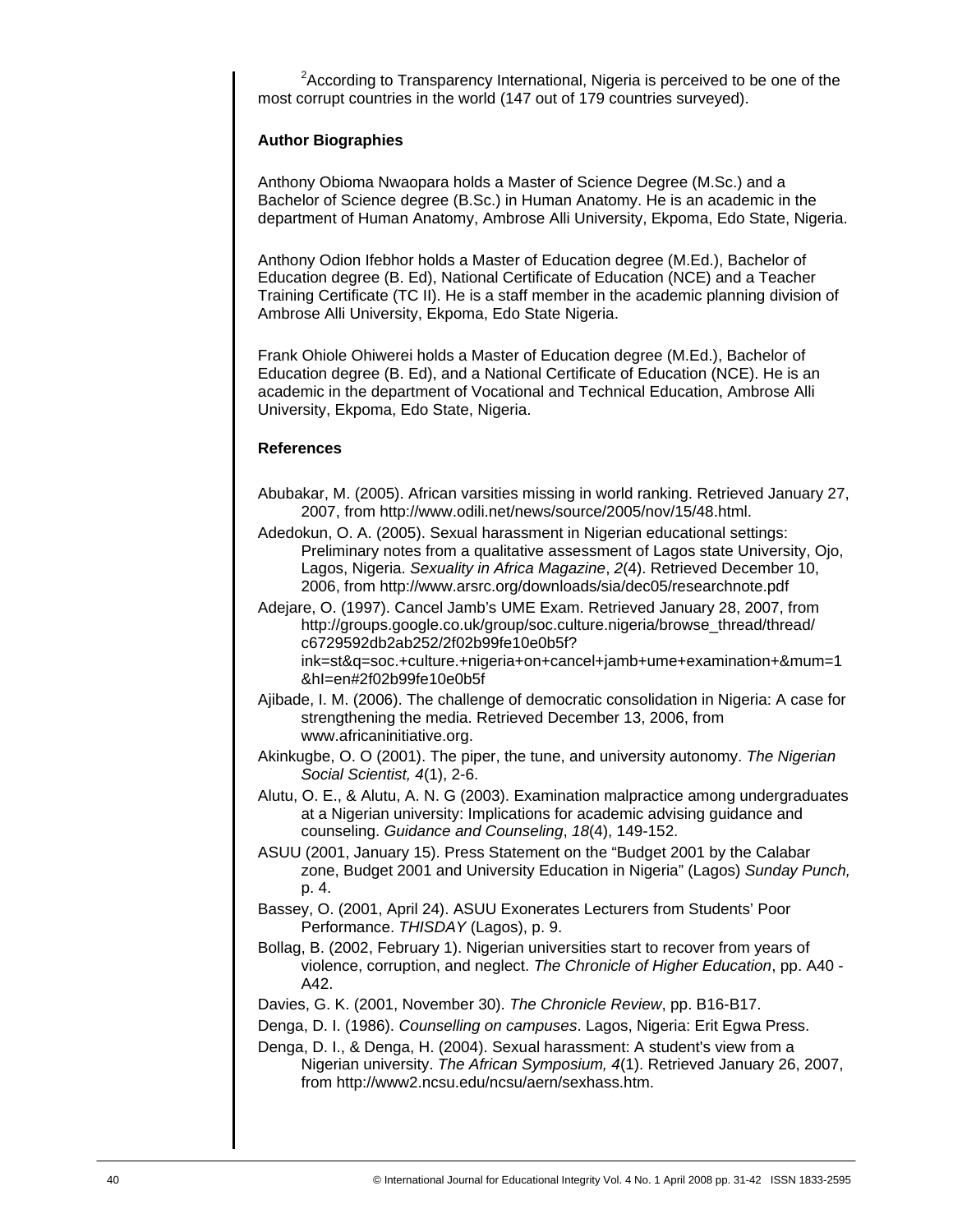- Dike, V. (2005). *The state of education in Nigeria and the health of the Nation*. Retrieved January 26, 2005, from http://www.africaeconomicanalysis.org/ articles/gen/education1024234737htm.html.
- Ebireri, O. R. (2004). Counselling students of the Faculty of Education at the University of Maiduguri against examination malpractice. Retrieved January 27, 2007, from http://www.onlinenigeria.com/articles/ad.asp?blurb=63.
- Enaowho, J. (2006). A Matriculation address on cultism and exam malpractice*.*  Retrieved January 26, 2007, from http://www.delsunigeria.net/matric2006.asp
- Gboyega, I. (2005). Cultism and violent behaviours in tertiary institutions in Nigeria. *Zimbabwe Journal of Educational Research, 17*(1), 39-53.
- Houreld, K. (2006). Nigerian girls harassed by teachers demanding sex*.* The Associated Press. Retrieved April 5, 2007, from http://www.azstarnet.com/ news/175318 ; http://www.washingtonpost.com/wp-dyn/content/ article/2007/03/25/AR2007032500577.html; http://www.washingtonpost.com/ wp-dyn/content/article/2007/03/25/AR2007032500577.html
- International Labour Organization (ILO) (1992). Combating sexual harassment at work. *Conditions of Work Digest,11*(1).
- Kigotho, W. (2004, November 1). Nairobi Nigerian University revokes thousands of diplomas in crackdown on academic fraud. *The Chronicle of Higher Education*. Retrieved January 27, 2007, from http://www.utexas.edu/conferences/africa/ ads/19.html.
- Nwagwu, J. (2006). The role of African universities in a global society: The case of Nigerian universities. Imo State University Owerri, Imo state, Nigeria. Retrieved January 27, 2007, from http://www.interaction.nu.ac.za/SAARDHE2005/ full\_papers.htm.
- Nwagwu, C. C. (1997). The environment of crisis in the Nigeria education system. *Comparative Education 33*(1), 87-95
- Mama. I. A. (1996, December 15). Violence Against Nigerian Women (In reflection). *Sunday Guardian*, p. 41.
- McCabe, D. (2005). Cheating among college and university students: A North American perspective. *International Journal for Educational Integrity, 1*(1). Retrieved April 24, 2008, http://www.ojs.unisa.edu.au/index.php/IJEI/article/ viewFile/14/9.
- Odetunde, C. (2006). The state of higher education in Nigeria. Retrieved March 31, 2007, from www.nigerdeltacongress.com/ sarticles\_of\_higher\_education\_in\_nig.htm
- Okebukola, P., & Borishade, B (2006). *Repositioning Higher Education In Nigeria*. Nigeria: Heinemann.
- Okoye, C. U. (2006, December 16). Need to revive Nigeria's dying education. *Saturday Vanguard*, p.38.
- Olawale, E. (2006). Nigerian educational system The best of the worst: A need for a complete overhaul (Part I). Retrieved January 27, 2007, from http:// nigeriaworld.com/articles.com/articles/2006/nov/213.html
- Olajuwon T. (2008). Transforming the Nigerian educational system. Retrieved March 14, 2008, from http://www.transformedu.org/LinkClick.aspx?fileticket=M% 2Bue2PaoA6U%3D&tabid=71&mid=416
- Olukoya, S. (2005). Africa: Universities that aren't worth the name. Retrieved January 27, 2007, from http://medilinkz.org/news/news2.asp?newsID=9985.
- Onoyase, D., Onoyase, A., & Arubayi, D. (2008). Effective cultism management techniques as perceived by staff and students in higher education: A case study of federal colleges of education in Nigeria. *Journal of Social Science*, *16*(3), 309-214.
- Online Nigeria (2007). Education in Nigeria and expansion of primary education. Retrieved April 5, 2007, from online Nigeria portal www.onlinenigeria.com.